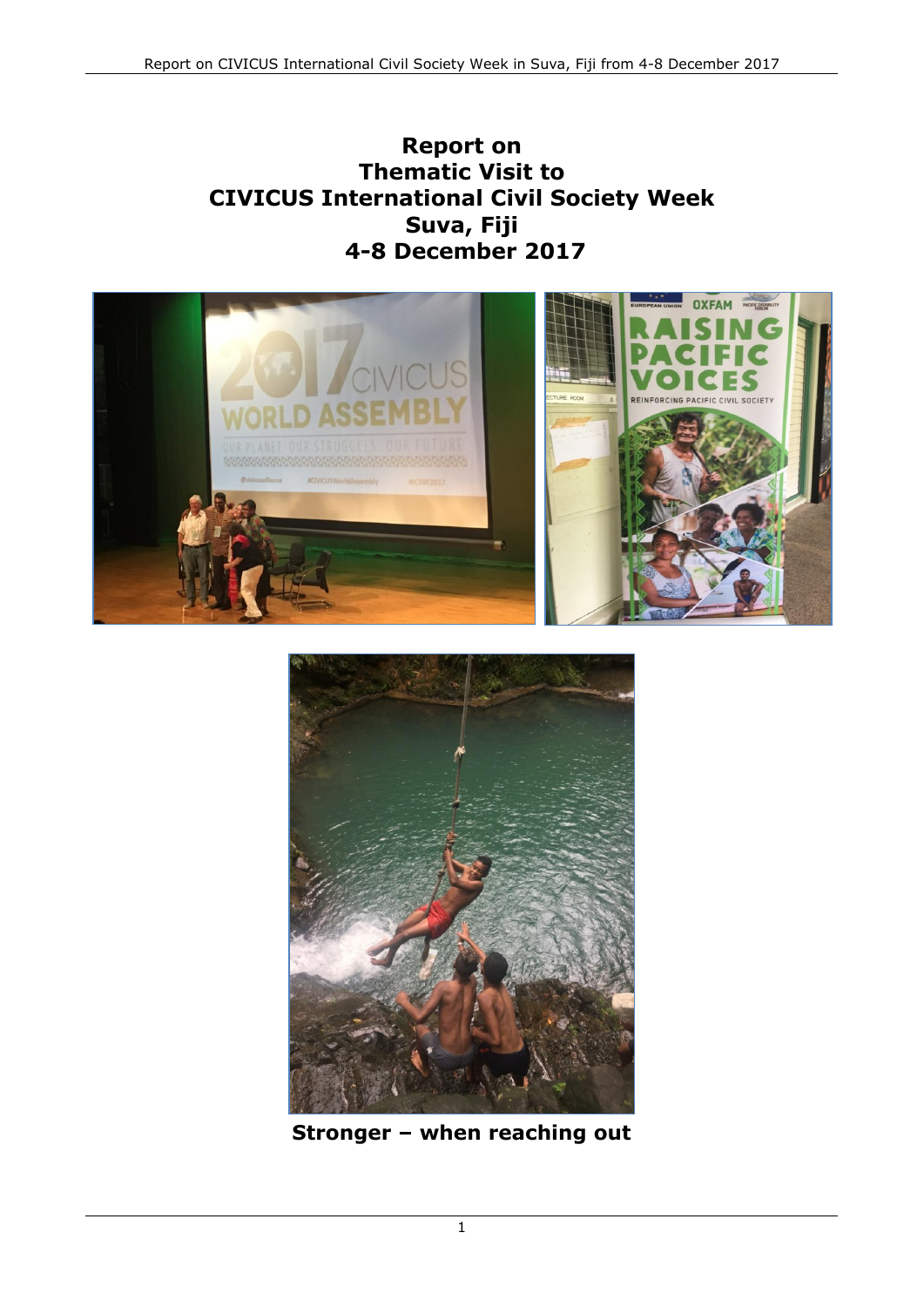# **List of Content**

| A. Future prospects for CISU/CIVICUS collaboration and networking with other South           |
|----------------------------------------------------------------------------------------------|
|                                                                                              |
|                                                                                              |
|                                                                                              |
|                                                                                              |
|                                                                                              |
|                                                                                              |
|                                                                                              |
|                                                                                              |
|                                                                                              |
|                                                                                              |
|                                                                                              |
|                                                                                              |
|                                                                                              |
|                                                                                              |
|                                                                                              |
| Closed session: How to lever More and Better Resources to Deliver Sustainable Development  8 |
|                                                                                              |
|                                                                                              |
| Civic charter - the Global Framework for People's Participation - a Campaign  11             |
|                                                                                              |
|                                                                                              |
|                                                                                              |
|                                                                                              |

<span id="page-1-0"></span>

|--|--|--|--|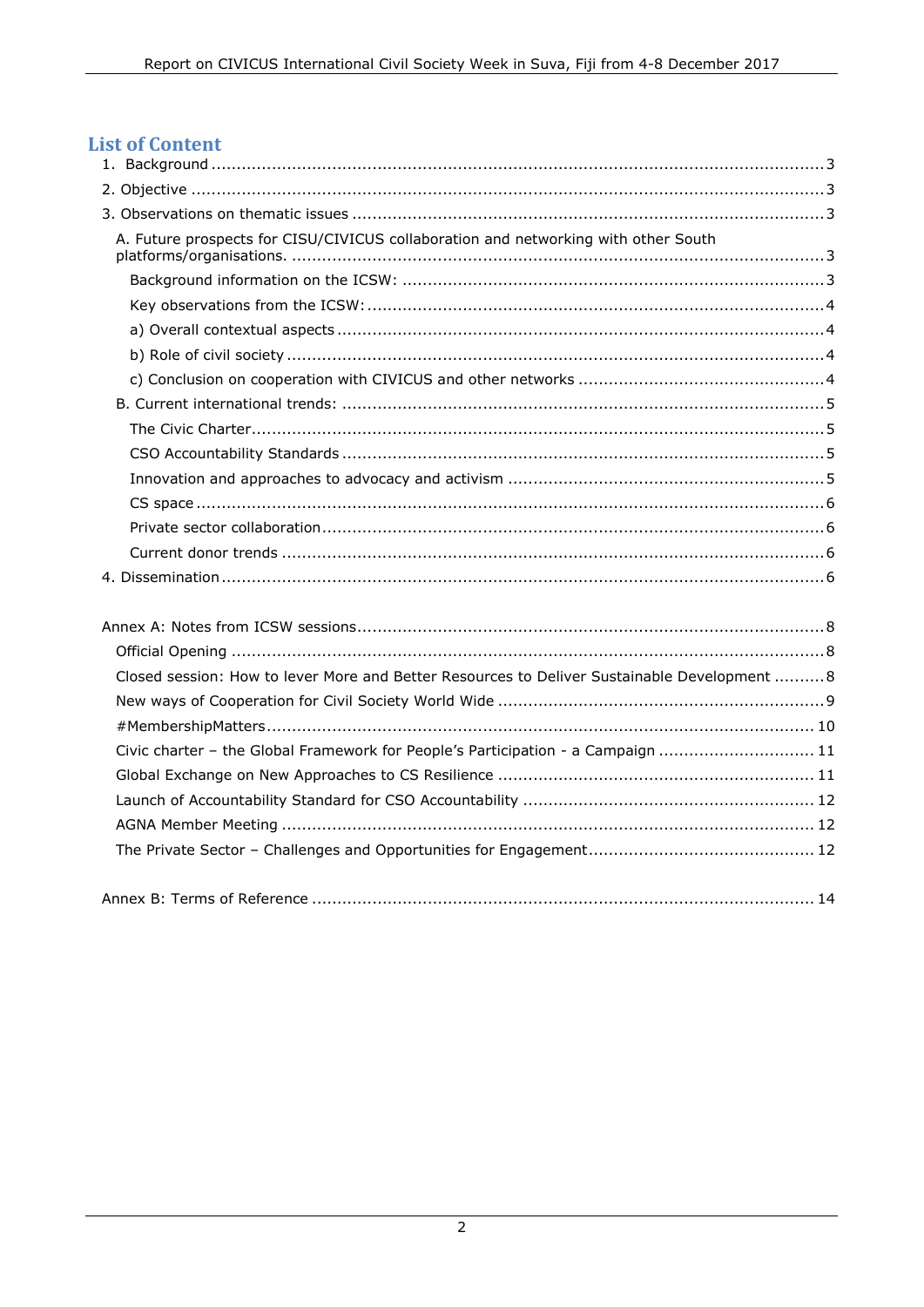## **1. Background**

The background for attending the International Civil Society Week (ICSW) organised by CIVICUS is that CISU for years has had a fruitful collaboration with CIVICUS and is currently in a situation where we want to renew our approach to this collaboration including assessing relevance of cooperation with other networks and organisations. CISU is furthermore in the process of formulating and implementing a process with its members on exploring how current and emerging Civil Society trends in the future may affect the members and the support extended to them from CISU.

In light of this it was found relevant to further explore the contacts to CIVICUS and other networks attending the ICSW and to compile impressions and findings on current and emerging international trends as to use these in our process and capacity development initiatives with our members.

## <span id="page-2-0"></span>**2. Objective**

The objective for this thematic visit is thus to assess options relevant for our CISU members with regard to future cooperation with CIVICUS and/or other networks and to compile information and findings on current and emerging international CS trends.

## <span id="page-2-1"></span>**3. Observations on thematic issues**

#### <span id="page-2-2"></span>**A. Future prospects for CISU/CIVICUS collaboration and networking with other South platforms/organisations.**

#### <span id="page-2-3"></span>*Background information on the ICSW:*

CIVICUS had two main objectives when deciding that ICSW would be held in Fiji: firstly that the ICSW would take place in a region which previously had not hosted an ICSW and secondly to boost the civil society in the Pacific – which due to the vast geography tends to be rather scattered and isolated – should have access to international contacts and trends.

The ICSW had three overriding themes: Our Planet dealing with climate issues, Our Struggle mainly on activism and Our Future primarily related to future civil society roles. Approximately 800 persons attended the ICSW of which app. 400 came from the Pacific region and the remaining from the rest of the world with an overrepresentation of younger women and a smaller number of middle aged men from Europe and the US.

Being hosted by the University of the South Pacific there was a clear majority of participants ranging from 20 to 35 years with the majority staying at the campus. This gave a unique summer camp style atmosphere. The clear focus on youth also reflects the successful transition CIVICUS has undergone in recent years as e.g. also seen from the age profile of CIVICUS board and focus in the programme on special events for youth.

CIVICUS has expanded in recent years and has this year formulated a new strategy and undergone a restructuring process with at focus on staff in smaller groups supervised by 3 new middle managers. The staff seems very happy about this process.

AGNA – which CISU is a member of – will over the next year focus on the themes of enabling environment, regional capacity hubs and importantly, enhanced cooperation – including staff exchanges – and improved internal organisation of AGNA.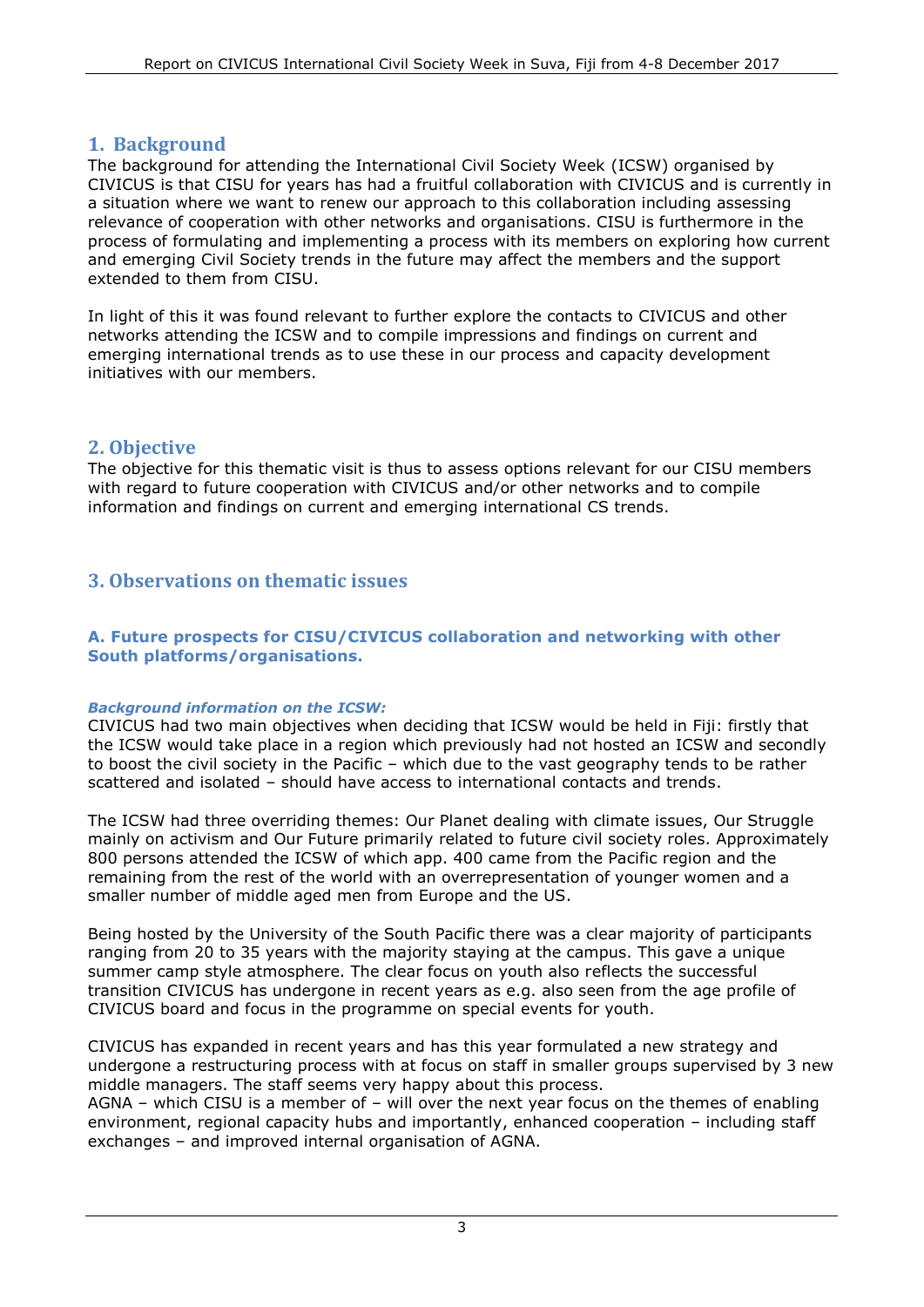#### <span id="page-3-0"></span>*Key observations from the ICSW:*

The key observations fall within two categories:

#### <span id="page-3-1"></span>*a) Overall contextual aspects*

Generally there was a strong sense of a failed international system based on broken economical and political systems leading to severe climate changes and social injustices. There was also a strong feeling of the civil society having failed in sufficiently addressing this and – for the time being – having lost the initiative when it comes to advocating and working for more just economic systems and more democratic political systems. Also worrying, the civil society seems to have lost the ideological battle as Alt Right and populist movements are on the rise and neo-liberal and nationalistic and populist ideologies are dominating national and global agendas. It is therefore time for civil society organisations (CSOs) to abandon their rather elitist approaches and languages and reconnect to their constituencies as to formulate new narratives to win back popular support and the ideological initiative. Far too often CSOs have been reduced to managers of donor support for the people at the expense of being the champions of social changes with the people.

#### <span id="page-3-2"></span>*b) Role of civil society*

In light of the above trends it is time for self reflection and to reconsider the role of CSOs. First of all we have to reconnect to constituencies and the public and develop more convincing narratives in a language understood by people to regain ideological momentum. Secondly, we also have to acknowledge that social movements and digitalised ways of organising activism play an increasingly important role and more formalised types of CSOs have to open up for cooperation with the more informal civil structures.

Thirdly, formal CSOs also have to reconsider not primarily being managers of donor funds for target groups and rather become actors promoting social change together with their constituencies. This also implies that CSOs should transcend from being focused on transactions required for day-to-day operations to have a stronger focus on how via transformative social changes to replace to-days broken system with a more just and climate responsible future.

Lastly, we have to leave the era of working in isolation but rather focus on formulating a compelling narrative by listening to others and connecting with relevant stakeholders in networks. By doing so we may succeed in by connecting the dots and generate a comprehensive narrative convincing people on the need and relevance for engaging themselves in social, civic actions.

#### <span id="page-3-3"></span>*c) Conclusion on cooperation with CIVICUS and other networks*

It is recommended that CISU continue its cooperation with CIVICUS at the present level and will participate in the next ICSW which will be held in April or May 2019 in either Eastern Europe or the Balkan. We should in particular follow the work of CIVICUS Monitor as to ensure inclusion in the CISU world map as well as the work on space together with Global Focus and on the responsibilities of CSOs.

It is also recommended to assess relevance from cooperating with other regional or international organisations.

- We have already for a couple of years made contacts to WACSI which played a very active role in the ICSW – and it is recommended that we further intensify the cooperation with WACSI [\(http://www.wacsi.org/\)](http://www.wacsi.org/) e.g. in terms of inviting representatives to Denmark to conduct sessions with our members working in Western Africa or with philanthropy.
- Another interesting network is the African Youth Movement (AYM) [\(http://www.aym](http://www.aym-inc.org/about-us/)[inc.org/about-us/\)](http://www.aym-inc.org/about-us/). Subject to how CISU's own work on youth will develop over the next year cooperation with AYM could be further explored.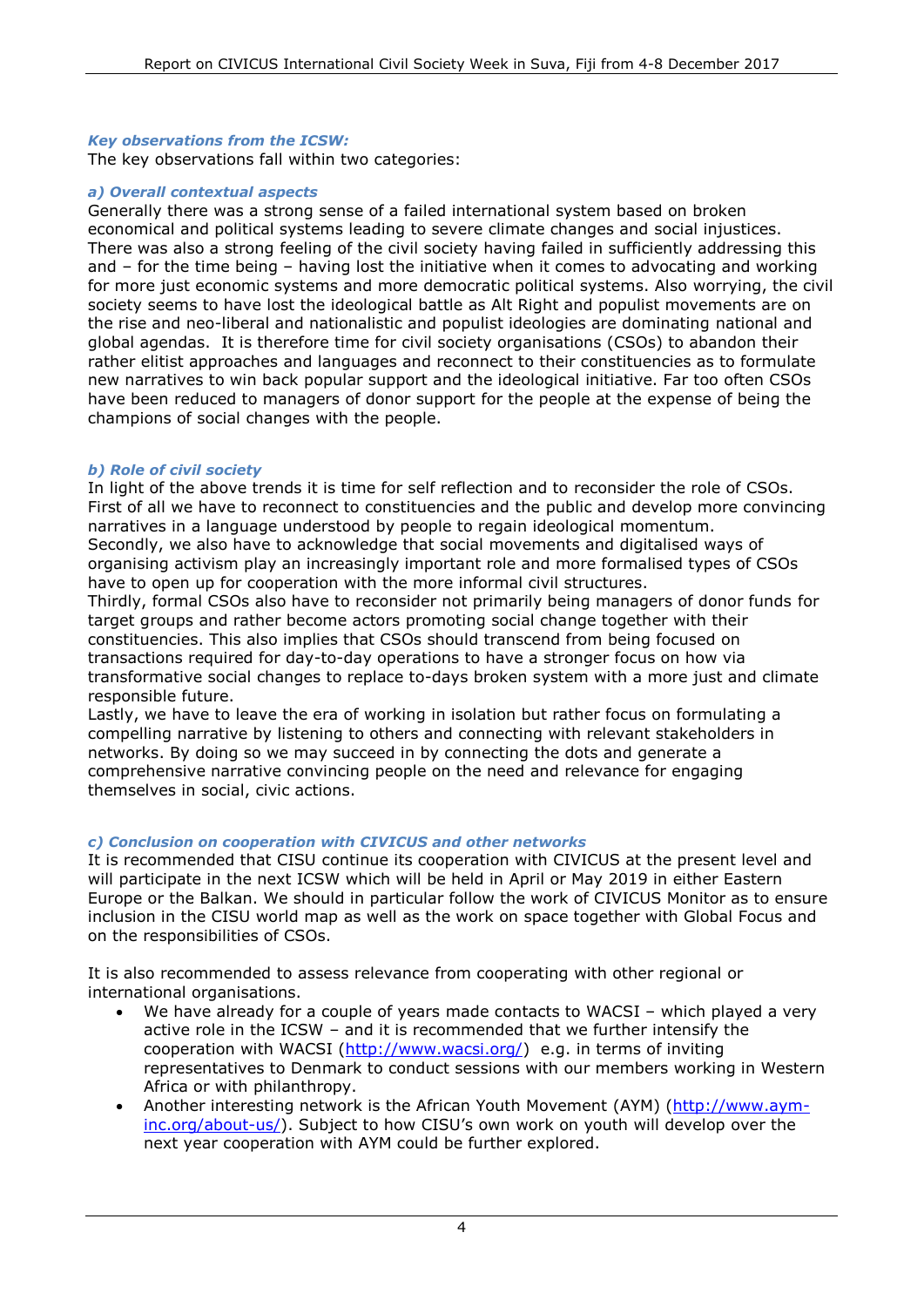ICNL – which is likely to receive Danida funding- is involved in a number of interesting activities and it could also be interesting to further explore cooperation with ICNL. Contact was during the ICSW made to Nilda Bullain: [nbullain@icnl.org](mailto:nbullain@icnl.org)

#### <span id="page-4-0"></span>**B. Current international trends:**

As seen from the above a general trend is that CSOs should move away from a focus on transactions related to managing today and rather focus on transformative work supporting social changes. This section will therefore primarily address transformative potentials. More basic, transactional aspects on how to address the potentials will only be given as web addresses which can be used for further information. Annex A includes furthermore notes from the sessions CISU participated in.

#### <span id="page-4-1"></span>*The Civic Charter*

The CIVIC Charter [\(https://civiccharter.org/#sign-charter\)](https://civiccharter.org/#sign-charter) has been developed as a generic description of the role and rights of civil society. It is possible to endorse the charter by signing via the above address. The charter may be used for preventing or addressing situations of shrinking space and it was actively used recently when the government of Uganda wanted to close down operations of a number of CSOs.

In CISU we may consider organizing sessions on the charter as part of the current work on emerging trends and may also run a small campaign to encourage members to sign the charter.

#### <span id="page-4-2"></span>*CSO Accountability Standards*

The CSO Accountability Standards [\(www.csostandard.org\)](http://www.csostandard.org/) which have been underway for 3 years were officially launched in Suva. CIVICUS and the Accountable Now initiative [\(https://accountablenow.org/\)](https://accountablenow.org/) are responsible for further promoting the standards. The standards include 12 commitments divided into three categories: i) What we want to achieve, ii) Our approach to change and iii) What we do internally. The 12 commitments is a generic point of departure which can be adjusted to local situations. The standards are important as a reference point for ensuring that CSOs are perceived as legitimate actors and may be used for having international reference to international standards when and where countries try to impose national standards as part of shrinking space for CSOs.

In CISU we could consider using the standards for up-dating our LTA Position Paper and for courses for our members.

#### <span id="page-4-3"></span>*Innovation and approaches to advocacy and activism*

Advocacy and mobilization for activism was not only a particular theme of the ICSW but also a pillar in the new CIVICUS strategy. New approaches to activism were discussed in several sessions. The foci ranged from e.g. new types of organizing activism, based on new types of communication such as mobile phones, use of big data and in ways encouraging wider and younger support and involvement see e.g. [\(http://www.aym-inc.org/about-us/\)](http://www.aym-inc.org/about-us/).

Partos – with whom we already have some network cooperation – has developed the Spindle [\(http://thespindle.org/\)](http://thespindle.org/) dealing with 4 themes related to innovation. These 4 themes are mirroring the themes discussed at the 2017 CISU General Assembly and chosen as basis for further work over the next year.

In CISU we will in the South Group discuss the relevance of deepening the contact with Partos –as to share experiences on the themes included in the Spindle.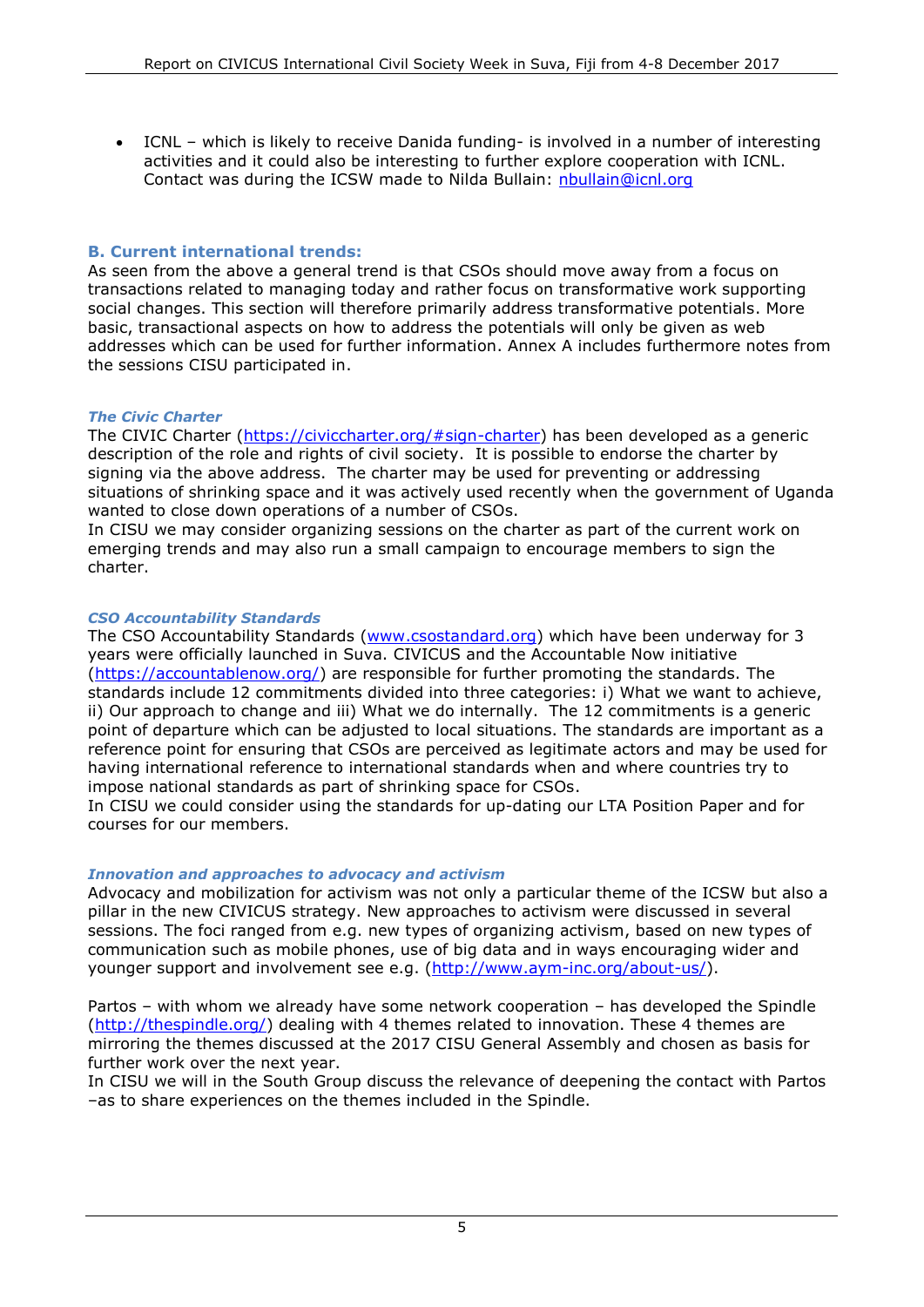#### <span id="page-5-0"></span>*CS space*

CS space is also one of the pillars of CIVICUS' new strategy and many sessions dealt with different aspects of shrinking space. The overall worry was that repressive states seem faster in learning how to restrict spaces from each other than the civil society is learning from each other on how to address and combat these restrictions.

CISU may continue its cooperation with Globalt Fokus on this issue and identify themes relevant to our members. CISU may also further develop existing use of information from the CIVICUS Monitor as integral part of the CISU World Map.

#### <span id="page-5-1"></span>*Private sector collaboration*

There was a dual perception on private sector cooperation. A number of voices warned that the private sector as an integral part of an unjust economic system is to be seen as duty bearers to be held to account by CSOs. However, more voices and sessions focused on the potentials from cooperating with the private sector. Firstly in terms of generating funding through philanthropy (dubbed 'foolanthropy' by the sceptic voices) and thereby reducing the dependency on western and institutional donors. Secondly – and more importantly – as partnerships based on shared interests e.g. in combating corruption. There was a specific session on how progressive parts of the private sector had cooperated with CSOs on ensuring rights of minorities.

In CISU we may follow this more intensively in the private sector group – e.g. the involvement by ICNL on the issue of securing rights of minorities.

#### <span id="page-5-2"></span>*Current donor trends*

Discussions with donor representatives from Norway, Sweden and the Netherlands indicated that although policy differences do exist in terms of different national ODA priorities then there i still a number of similarities when it comes to civil society support.

There is a general trend on setting overall national priorities (e.g. education in Norway) which means that reporting from CS supported interventions to some extent have to address overall policy issues. Some CS departments are therefore under rather heavy monitoring pressure. CSO support is also characterised by– although in different forms – some kind of competition, a political interest in simplifying number of contractual arrangements and focusing/reducing number of organisations receiving direct, strategic funding. There is also a shared trend on donor interest in funding social movements and more loosely organised forms of civil society.

The Netherlands have recently launched a new Dialogue and Dissent programme with a strong focus on CS support being based on Theories of Change. An interesting paper has been developed discussing the limitations of many CSOs as focusing on managing to-day situations through transactions and missing the opportunities for social changes through more transformational approaches.

CISU may explore compiling further information on donor trends together with our northern sister organisations as to get a deeper understanding on not only present but likely future donor trends. CISU may also use contacts to the Netherlands to learn more about the Dialogue and Dissent programme.

On a separate issue, the Finnish government announced at the end of ICSW a 20% cut in KEPA's funding – which however will not affect their participation in the CISU led EU project.

## <span id="page-5-3"></span>**4. Dissemination**

The above impressions and findings will be:

- presented at a CISU 'Temamøde'
- discussed in the CISU 'South Group' as to formulate future cooperation with CIVICUS and other networks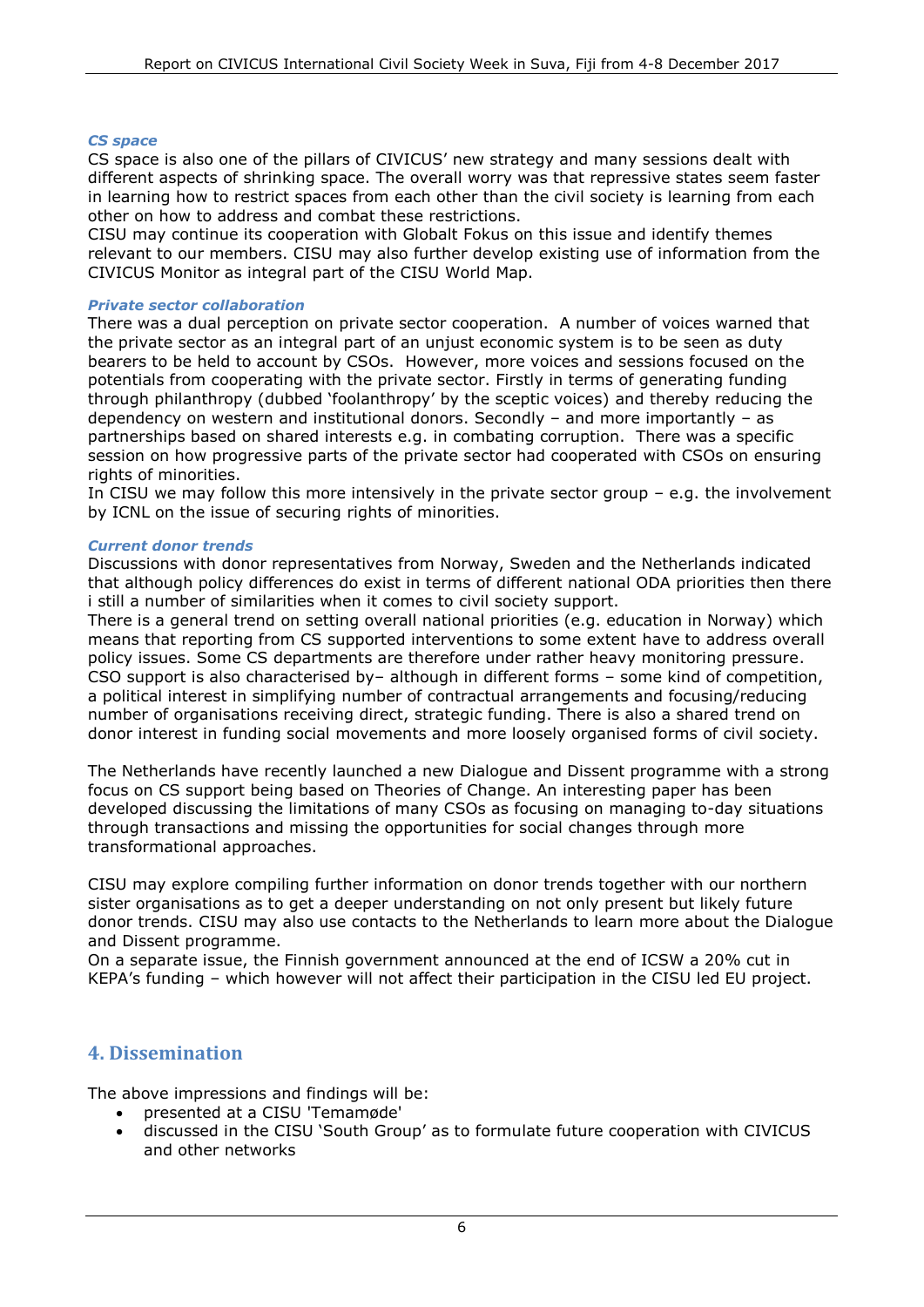- discussed in the CISU work group on thematic challenges to formulate relevance to Danish context
- discussed in the CISU private sector work group as to asses new perspectives om private sector cooperation
- shared with the CISU board
- used as element i capacity building for CISU members
- the report will also be made available on CISU's web page

HMC of MOFA has furthermore requested to be debriefed by CISU which will take place after New Year.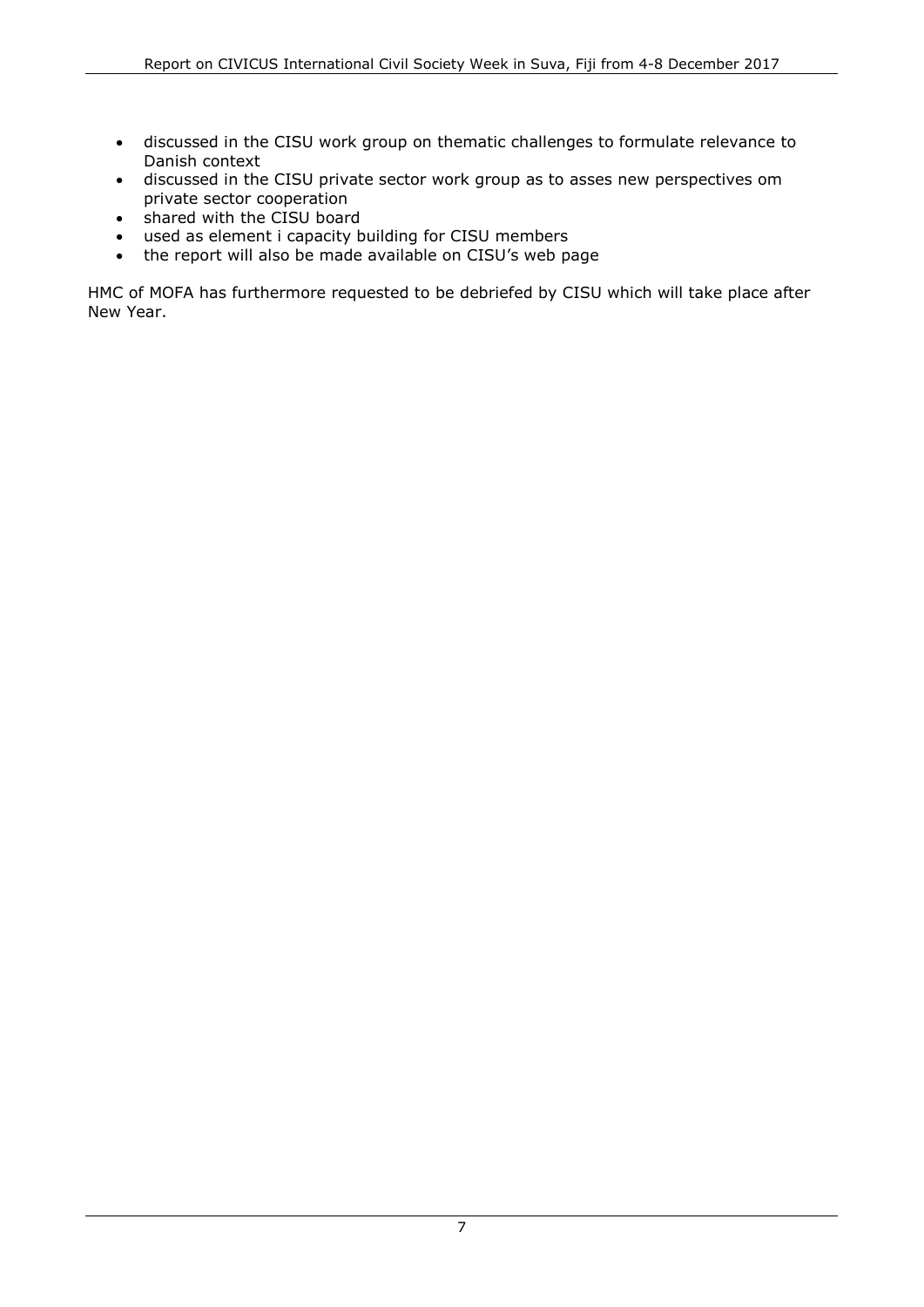## <span id="page-7-0"></span>**Annex A: Notes from ICSW sessions**

#### <span id="page-7-1"></span>**Official Opening**

### **Organised by PIANGO and CIVICUS**

Attended by the president of Fiji and broadcasted live on TV the official included Hindu, Muslim and Christian prayers and 20+ speakers as well as traditional Fijian Sevusevu ceremony where presents such as maps, kava roots and a tabua (whale tooth) were presented to the president and kava/yaqona shared in accordance with Fijian customary rites. The opening lasted 3+ hours – challenging the patience and cultural appreciation of parts of the international civil society - who appeared to be more used to international practices than culturally embedded practices.

#### <span id="page-7-2"></span>**Closed session: How to lever More and Better Resources to Deliver Sustainable Development**

*Organised by CIVICUS and featuring Danny, CIVICUS Secretary General and Ramos Horta* former president of East Timor and Nobel Prize winner

**Danny:** only 1% of the 165 billion goes directly to south organizations and % via North CSOs

– this is basis for Campaign for Real Aid which Horta is involved in after having been PM of

East Timor and special envoy for Ban-Ki Moon.

**Horta:** CSOs are having the dreams but not the ability to steer changes. The West said they

would maintain ODA , but reduced ODA over the last 10 years. At the same time the West

money disappear into accounts in tax heavens. Most ODA spent on developing countries not in

the countries / by the people living there

West more focused on spending than using ODA / e.g. budget support. At times they have strong own political preference and motives and therefore use programmatic support. UN peace keepers cost 2.000 and Nato peacekeepers cost 20.000 / and still the West says UN peace keepers are too expensive. Private sector is slowly becoming more social conscious **Discussions:**

ODA / a main theme at ICSW / how to go around this theme.

Balance between Multi& Bi/lateral assistance. Case by case / depend on the capacity of national governments and CSOs

West have often demands on money being channelled through north CSOs

Humanitarian ODA is 25 billion only 3 go to first responders on the ground.

**USAID:** ODA is not the main theme anymore / as it is only a fraction compares to other international flows of funds / and CS is too fragile.

**Commonwealth**: Remember that there 2 types of CSOs service delivery and advocacy for democracy

Sector approach / and we need to become more strategic in campaigning

New campaign for Real Aid will target not only the traditional strong ODA countries and from different sources e.g. private sector. More focus on philanthropy and the CEOs Change mind away from N to S through established channels and systems. We need to engage public more e.g. matching funds. New approach in Global Fund for active citizens and CSs. We should also have demands on the South e.g. what kind of organisations should be supported as to empower people.

Space, Accountability and Resourcing as 3 new catch phrases.

There is a specific initiative on Intl fund for CS involvement in democratic development. Many South CSOs are not sufficiently political – and becoming irrelevant and with low accountability

North to be blamed for subsidies – e.g. 800 pr French cow a year.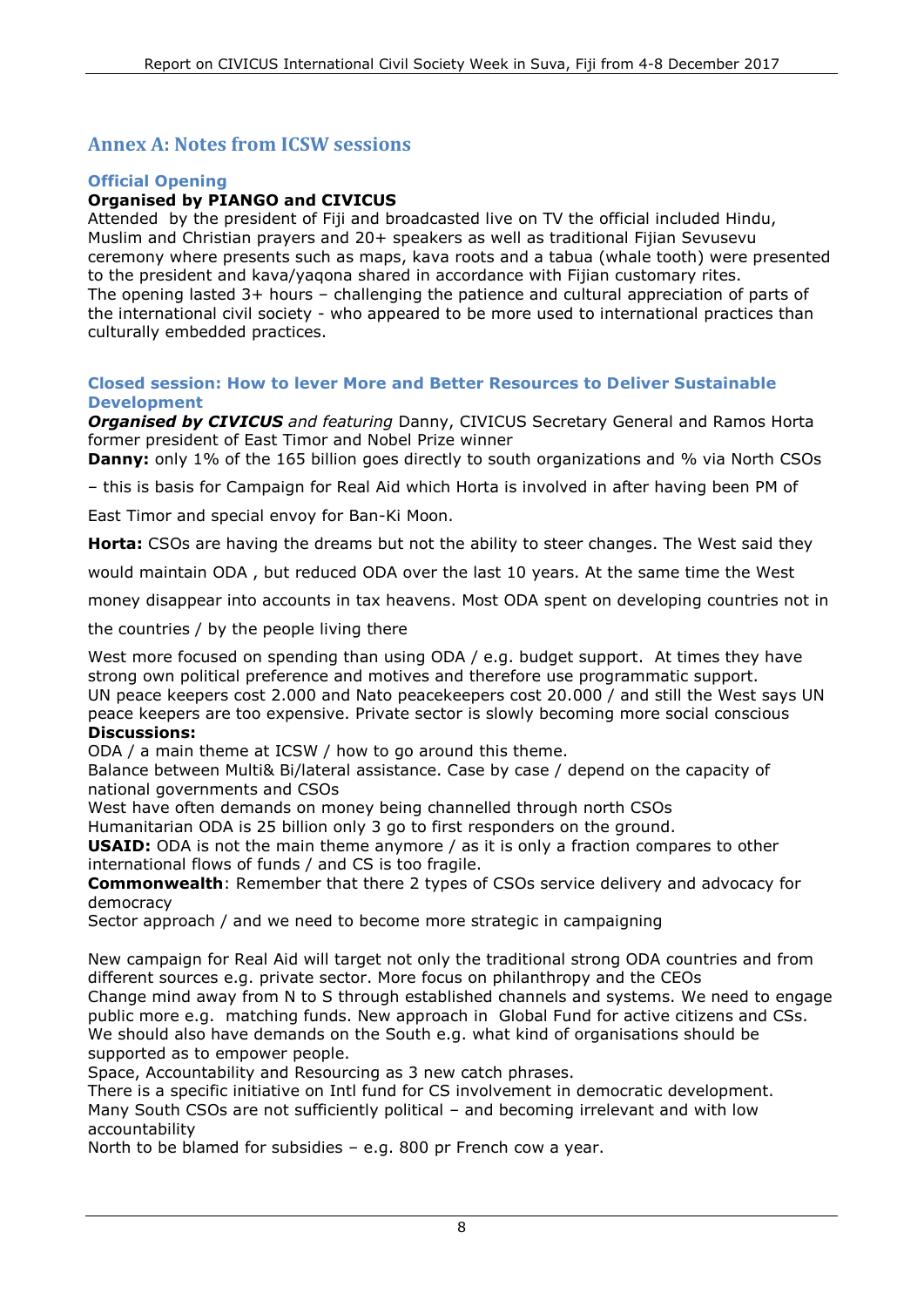South to be blamed for corruption, lack of accountability and for not giving S-S support Danny summing up: we will in Jan meeting start working on establishing a new fund, changing the conversation and mind. From LFA to ToC, from efficiency to effectiveness

#### <span id="page-8-0"></span>**New ways of Cooperation for Civil Society World Wide**

Organised by Partos and PIANGO

**PIANGO:** Setting the scene

- Small island nations are big ocean nations
- Main challenges: Plurality, new technologies and inequality resource mobilization (ODA reducing/national resourcing increasing)
- Development is a connotation for neo liberal capitalism therefore a new paradigm for life is needed

#### **PARTOS:**

Global challenges require global cooperation – this session is not a blame game but exploration of new ways of cooperating

#### **Dutch Ministry:**

Recently launched a new Dialogue and Dissent programme as overall ToC for Dutch CS support – in support for political approach based on year long participatory process involving the South.

2 overriding approaches

- Social transformation -political activism, socio-structural
- Managerialism technical neo liberal

#### **Social transformation approach**

- Main characteristics: Political struggle, emancipator, anti-western hegemony
- Bottom-up, context specific, trust and solidarity
- Role of CS autonomy, intrinsic value political role, citizens are right holders who use CSOs to claim their rights
- Donor role: Local CSOs take lead, donors provide tech and financial support
- Donor relations: relations with CSOs, long term value based relations, CSOs have to be locally rooted for a relationship trust
- ToC and genuine organisations

#### **Managerialism approach**

- Main characteristics: Linear development, economic focus, market based solutions , top down, universally applicable, control and value for money
- Role of CSOs: complementary to state and donors, Instrumental value for money, CSOs are effective sub contractors, Citizens are customers and performance indicators used
- Donor role: donors take the lead, donors ensure value for money
- Donor relations: relations with donors mean an end, short term contractual relations, prevent misuse, compliance with targeted results, CSOs have to be professional to qualify funding, control
- LFA and isomorphic organizations
- Reflecting NPM approach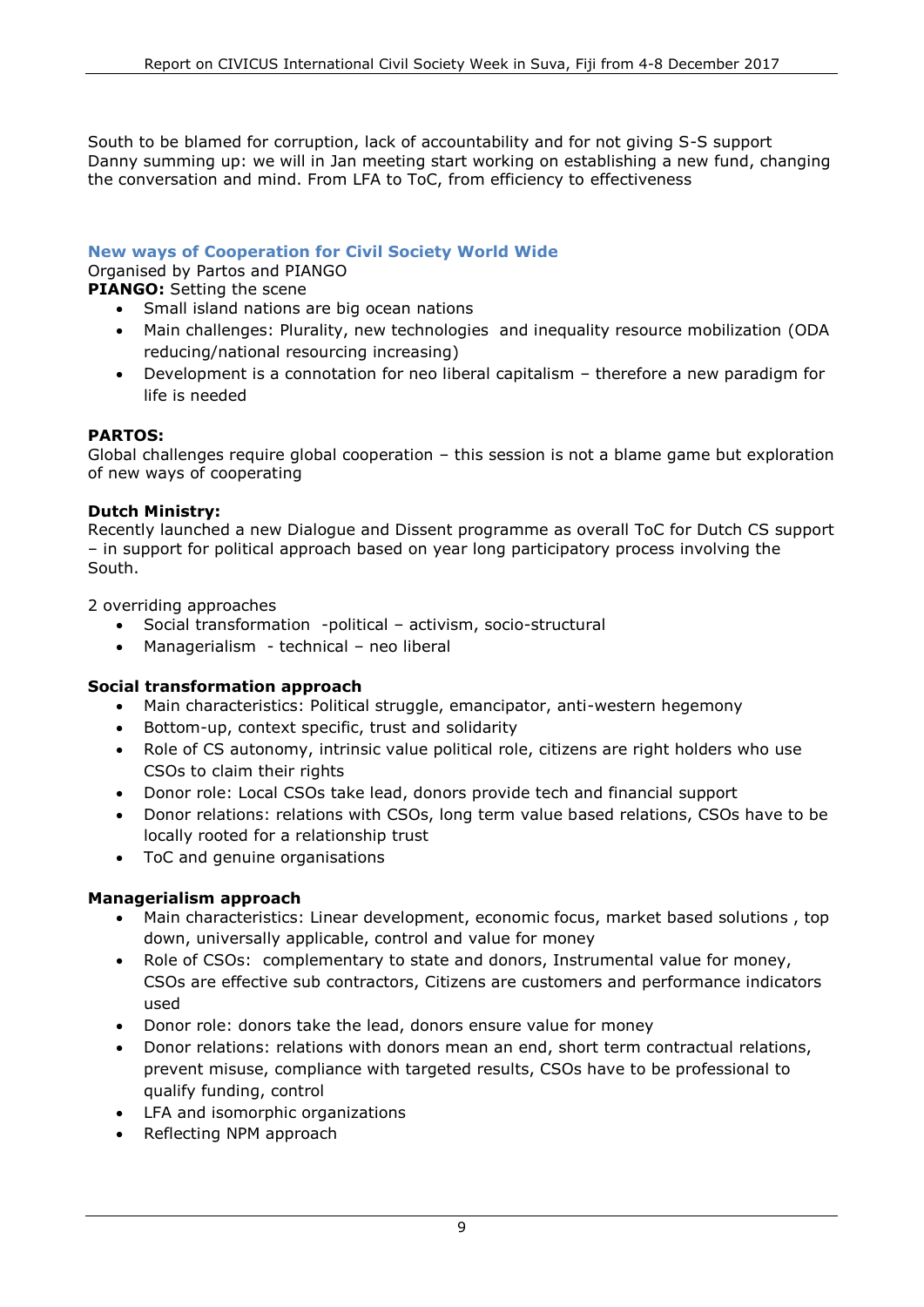## **Q&A:**

Politicians want social transformation and bureaucracy focus on managerialism How to deal with closing spaces where governments do not allow funds for Southern CSOs How can local citizens hold governments – especially Northern funding – accountable? Def of dissent: challenging powers – including donor power and int'l and nt'l powers. **JB:** how to manage holy trinity: i) strategic (programming, ii)ToC as rationale for allocations and celebrated as such as a social transformation once money is given/received and iii) result frameworks often reflecting managerialism and therefore occupying daily operations.

## **Panel:**

**WACSI** 

- Challenges: formalized organizations and true participation of members and target groups
- Visions on changes: Donors to relax requirements e.g. on reporting and application formats and procedures. More focus on local responsive interventions, reduce northern based CSOs are encroaching, implementing and competing with local CSOs, more flexible innovative partnership, more core funding, stop to enhanced competition for reducing ODA funding. Increased cooperation and coordination and ownership through all steps in cycle – as South CSOS often are reduced to closing gap between donor and south target groups.

Kumi Naidoo:

- We will have to cure the CS having been contaminated by bad practices and foci over the last decades – by enhancing people led solidarity
- Kilimanjaro declaration as basis for Kumis work to be funded fully by Africans within 5 years
- In summary: local financing within 5 years, solidarity platform established to engage in African struggles and increasing volunteerism.
- Catch words: 'Perdieminisation' (being paid for engaging and attending) overcoming logic of geography (dividing people) to form new way of humanity, Foolantrophy or Philanthropy from the private sector?

### **Take aways – summary**

- Citizen engagement in CSOs through SOME kind of active democracy
- More money for national CSOs
- Flexible funding channels for CSOs based on objectives and accountability
- Partnerships as exchange of services/information not only funding
- Less donor dependency via enhanced voluntarism and own resourcing
- Start at local level and constituency as to develop legitimacy and resources
- Donors should also be accountable e.g. Keystone initiative

Personal reflection: move from funding as currency and replace it with connectivity and linkages between actors as main CSO assets.

### <span id="page-9-0"></span>**#MembershipMatters**

### **Organised by AGNA**

Why important: Membership connects people, basis for advocacy, enhanced cooperation and legitimacy

Anna Lea, Uruguay – member of regional network on accountability Key components for communication with members: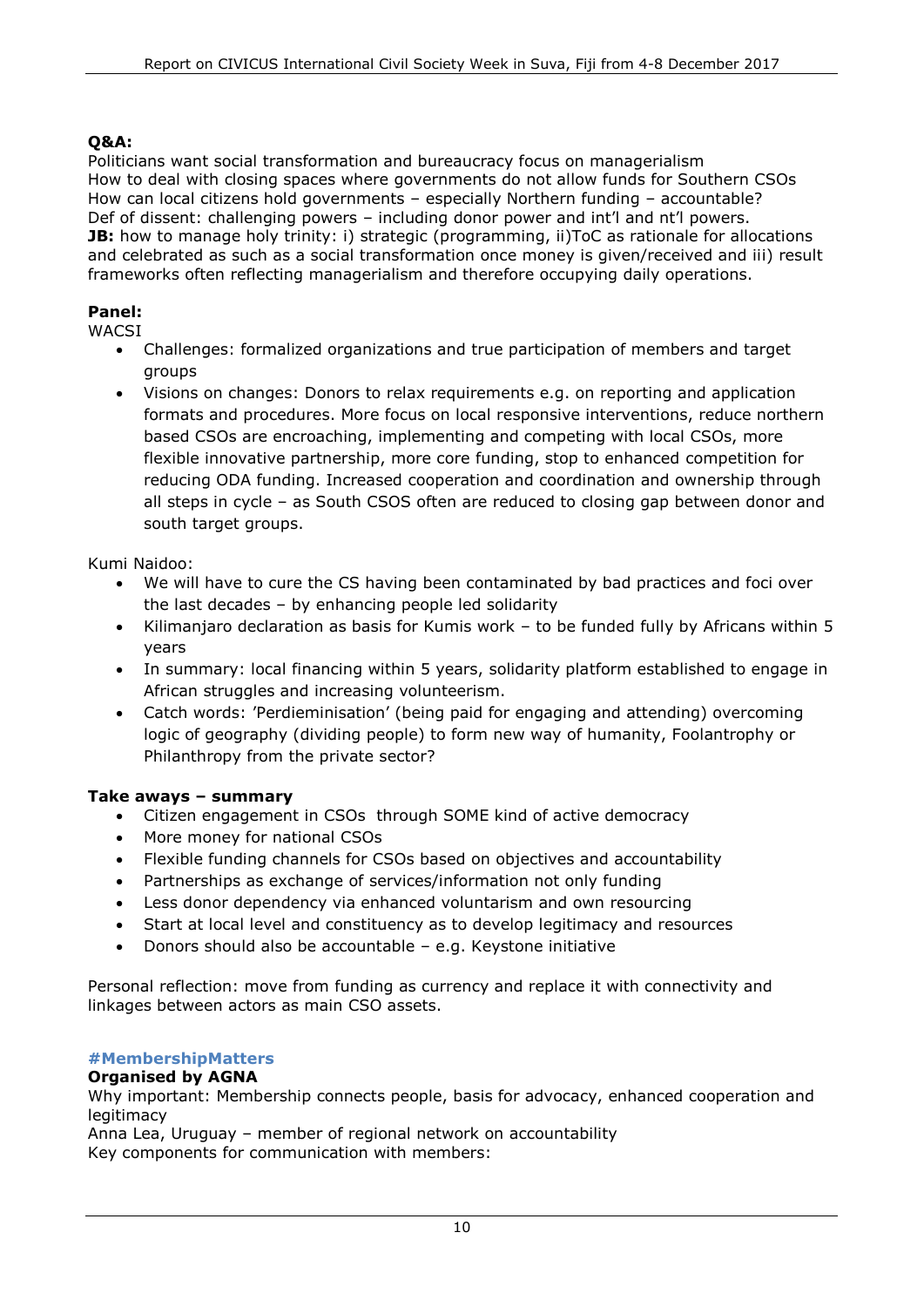- Effectiveness, accountability, guiding principles, M&E of communication
- Optimum level for whom on what
- Mapping of stakeholders for communication differently to different groups and for ensuring horizontal and vertical accountability

In summary: Guiding principles, objectivity, and transparency, stakeholder mapping accountability, effectiveness, reliability and realism.

# <span id="page-10-0"></span>**Civic charter – the Global Framework for People's Participation - a Campaign**

**Organised by International Civil Society Centre** In a number of countries CS has formally launched the Civic Charter both in the south and the north – e.g. Finland and Uganda.

The charter was used e.g. in Uganda when the government clamped down on organizations such as Action Aid – and useful as many Ugandan organizations had signed – and that there were international back-up

*Could this be an idea for CISU to run campaign or launch?? The civic charter may be used for defending CS space – and for making CSs aware of their role*

Shrinking space not always across the board, enabling environment – in financial, legislative or other terms

Constraining situations may develop enabling environment– as sharp rise in informal organizations take place in serious situations!!

KEPA: Role of national platforms: rising awareness of constituencies, use opportunities (elections/campaigns/legislation), private sector engagement Support by signing: [www.civiccharter.org](http://www.civiccharter.org/)

### <span id="page-10-1"></span>**Global Exchange on New Approaches to CS Resilience**

**Organised by CIVICUS and World Alliance for Citizen Participation** Main theme: Can we make viable organization in an ever and increasingly changing context? **Panel: Jenny Hodgson GFCF and Aya Chebbi, AYM**

1) New trends: new players such as PS, South countries, dwindling ODA community philanthropy, ever increasing uncertainty

Organisations should reflect notion of change – and this notion is being changed – therefore also OD change

Change is no more extrinsic/externally induced with people as objects – it is intrinsic/internally driven by people. Organisations have to reflect this to become resilient: building on trust in/externally, local resources, connectivity

Resources should be understood as funding AND HR, engagement, constituency trust and org legitimacy and connectivity to other actors.

2) **AYM** youth organization: loosely organized network where assets are building of alliance with self-determination and no ties as own declared basis

Main challenges for them: not registered, small grants often tied, radical change as language, measuring impact, donor funding and reporting requirements may lead to unacceptable bureaucratization of the organisations accountability and self funding model absent

### Global fund is using on-line applications

Fund matching is used by donors as principle to promote local resourcing and ownership. However has to carefully adjusted to local context in terms of size and type – as otherwise become a stringent demand pushing LFA/managerial kind of or development e.g. through employment of fund raisers.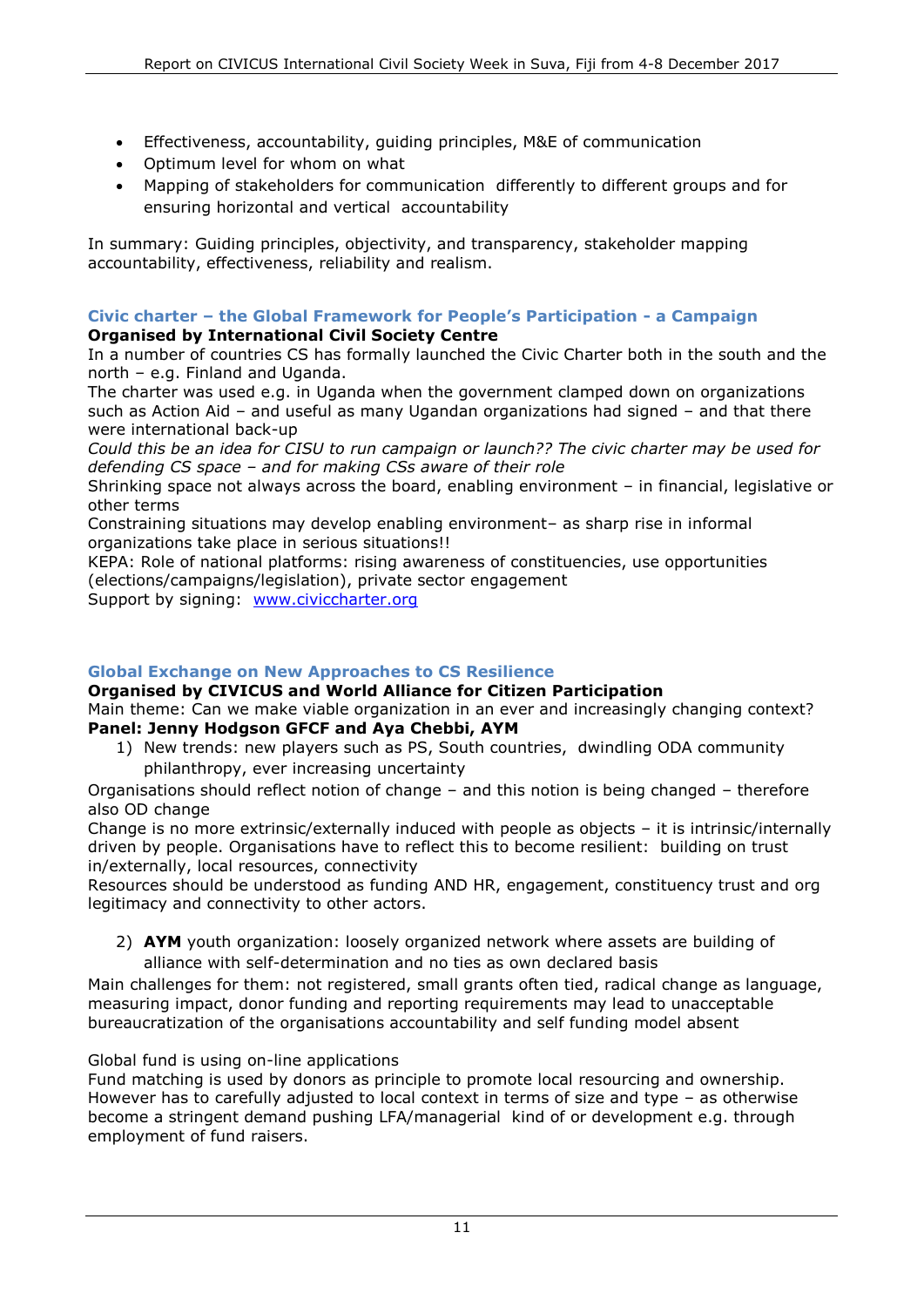### <span id="page-11-0"></span>**Launch of Accountability Standard for CSO Accountability**

#### **Organised by Global Standard for CSO Accountability**

After a 3 year process (CISU also attended sessions in 2015 in Paris and 2016 in Bogota) the accountability standards were finally launched.

See more on [www.csostandard.org](http://www.csostandard.org/) and #Dynamicaccountability

The standards are a reference point which can be adapted to local situations/context.

The standards are based on CSO participatory process – and funded e.g. by SIDA SIDA finds that accountability is important to combat shrinking space as CSOS will be perceived as legitimate actors promoting HRBA based on the PANT principles. SIDA wants to complement support to big organizations meeting standards with support to smaller organizations and movements as to facilitate social change process – and these smaller/looser organisations do not meet standards – therefore risk taking and management is important. Panellist said that support to smaller organizations could be through umbrella organizations. CISU calling!!

SIDA is along the same lines as Danida with emphasis on PANT as well as innovation and HRBA and importance of risk taking.

The standards may enhance CS involvement in SDG – as they are global and can be adjusted to reflect documentation of SDGs

The standards may– as being international - also be used to counter national pressure on CSOs through enforcement of strict accountability requirements in national legislation. Next step: regional approach, linking to Accountable Now – and CIVICUS support via Alex Sardar.

<span id="page-11-1"></span>CIVICUS has updated importance of accountability, data and innovation based on transparency

#### **AGNA Member Meeting**

#### **Only for AGNA members – which CISU is**

AGM in June 2017 in Latin-American, Operational plan meeting 4.12 in Suva. Aime has for 3 months as responsible as consequence of CIVICUS restructuring process.

4 thematic working groups have been established:

- Accountability of CSOs
- Enabling environment with ICNL
- Membership development in and external
- Resource mobilisation (being down played)

Operational plan until June 2018 includes:

- Enabling environment still with ICNL and focus on Latin-America
- Capacity development using CIVICUS approaches, materials etc
- Better AGNA internal organisation and exchanges Possible to have staff exchanges between AGNA members of 2 weeks!!
- Better AGNA processes and procedures e.g. on M&E, communication etc.

New CIVICUS membership policy includes change away from fee based membership towards contributions to regional solidarity funds will also affect AGNA.

New CIVICUS structure around groups and mid level leaders is working, as it is more dynamic, flexible and inspiring and faster decisions.

#### <span id="page-11-2"></span>**The Private Sector – Challenges and Opportunities for Engagement Organised by Article 19, International Centre for Not-for-profit Law (ICNL) and CIVICUS**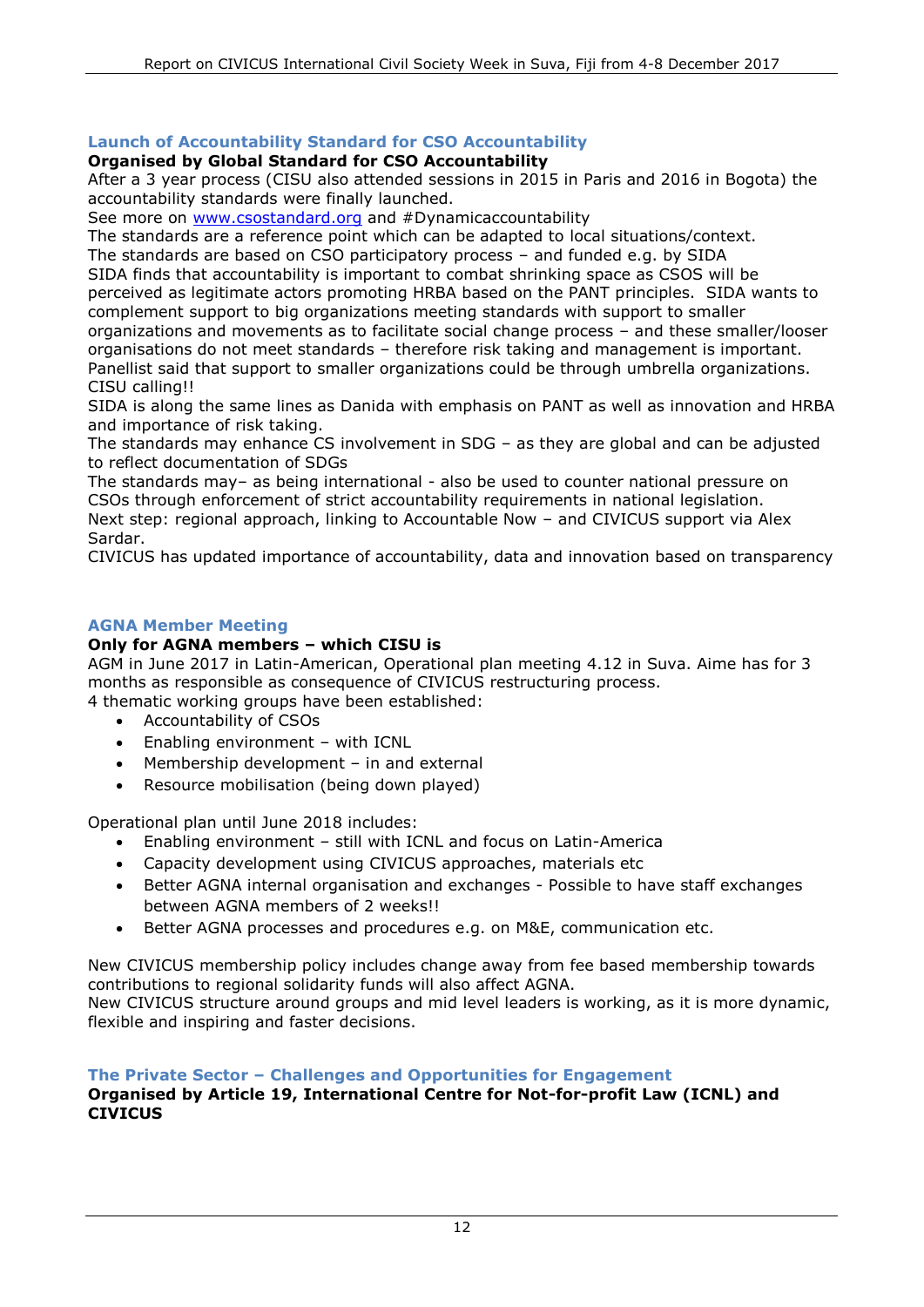Private Sector (PS) role in pushing back Human Rights reduction – examples were given on how the PS has been active in supporting CS in Human Rights work. E.g. US LGBT rights, use of SDG as framework for CS and PS cooperation.

Relations between local level (issues), national level (policy and regulations) and international levels (commitments and framework e.g. SDG)

Always remember that PS is about profit and loss – and design accordingly and communicate when you want them to go beyond this.

CS and PS have common interests in reducing corruption – and often ignored potential – which could be explored more.

CSOs tend to focus on larger companies (because they have more money. And often the change potential of small and medium sized businesses is ignored.

CS can learn from PS – e.g. on technology application as PS is often front runner on that issue. PS acts primarily under pressure: Keep people in focus: as labourers and consumers – as they are the ones to put pressure on PS.

<span id="page-12-0"></span>PS is complex entity – mange different types – therefore important to analyse to find foe and friends and scope for cooperation.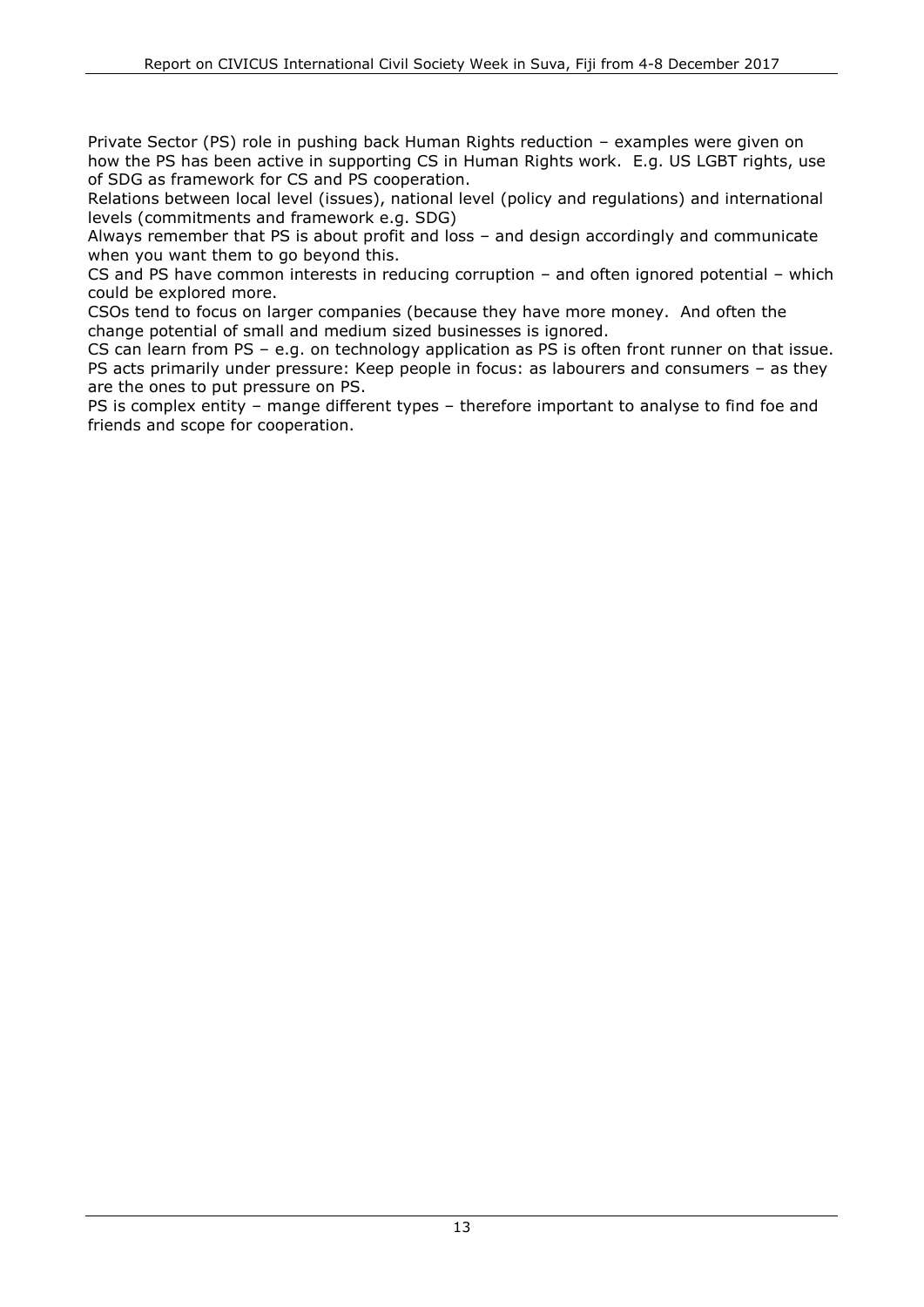## **Annex B: Terms of Reference**

## **ToR for thematic visit to CIVICUS ICSW Suva 4-8 December 2017**

#### **1. Background**

Rationale and justification for the visit is that CISU for years has had a fruitful collaboration with CIVICUS and is currently in a situation where we want to renew our approach to this collaboration including assessing relevance of cooperation with other networks and organisations. CISU is furthermore in the process of formulating and implementing a process with its members on exploring how current and emerging Civil Society trends in the future may affect the members and the support extended to them from CISU.

In light of this is found relevant to further explore the contacts to CIVICUS and other networks attending the ICSW and to compile impressions and findings on current and emerging international trends as to use these in our process with our members.

#### **2. Objective**

The objective for this thematic visit is thus to compile information and findings on current and emerging international CS trends and to assess options for future cooperation with CIVICUS.

#### **3. Outputs**

The thematic visit will lead to the following outputs:

 A brief report outlining main impressions and findings on CISU relevance of current trends and prospects for cooperation with CIVICUS.

#### **4. Thematic issues for the visit**

More specifically the visit will on focus on compilation of impressions and findings related to: 1. Current international trends:

- Innovative approaches to advocacy
- The Civic Charter
- CSO Accountability Standards
- Private sector collaboration
- CS space
- CS activism

2. Future prospects for CISU/CIVICUS collaboration and networking with other South platforms/organisations.

#### **5. Stakeholders to be involved in the visit**

The journey will include contact and dialogue with the following main stakeholders: Representatives from the CIVICUS secretariat as well as other participants of the ICSW relevant to CISU.

#### **6. Plan of work**

The visit will include participation in relevant seminars and workshops at ICSW as well as networking in between these events.

After the ICSW:

- Subsequent debfriefing at HMC on main impressions
- Feedback to SIDA initiated review of CIVICUS